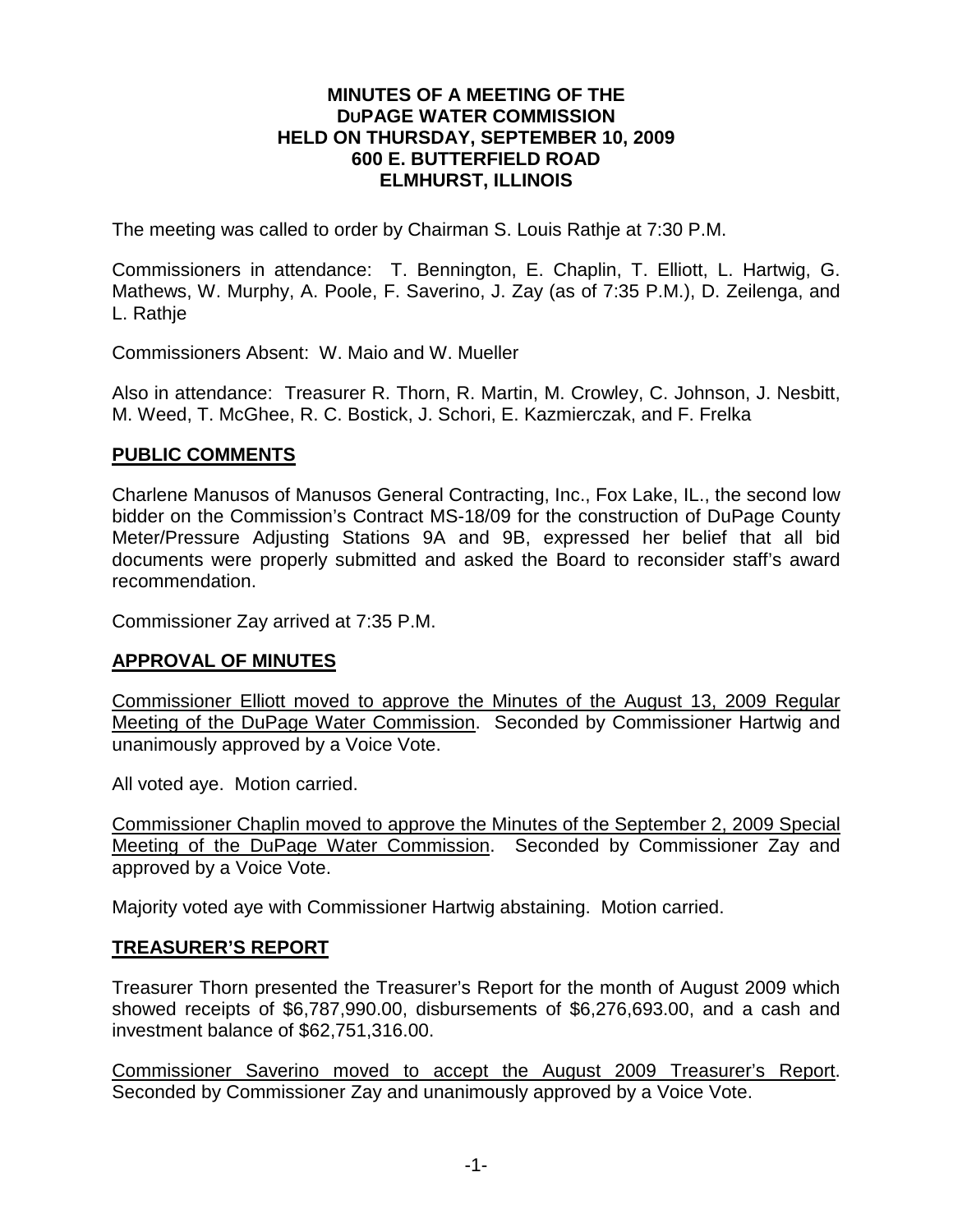All voted aye. Motion carried.

# **COMMITTEE REPORTS**

### **Administration Committee – Reported by Commissioner Murphy**

Commissioner Murphy reported that the Administration Committee reviewed all items listed on the Administration Committee agenda. Commissioner Murphy advised that the Administration Committee requested that representatives of the Brookfield-North Riverside Water Commission attend the October Administration Committee to provide more detail on their request for water service. Commissioner Murphy further advised that the Administration Committee requested that staff prepare a more comprehensive analysis of the issues that need to be evaluated and the policy decisions that need to be made before the Board determines whether to provide water outside of the Commission's territorial limits as recently requested by various entities.

Next, Commissioner Murphy reported that the Administration Committee reviewed the Updated FY 2009-2010 Project Schedule and requested that an executive summary be provided with each quarterly update.

Lastly, Commissioner Murphy reported that the Administration Committee agreed to defer to the recommendations of the Finance Committee regarding whether the Commission should join the National Institute of Government Purchasing or have the National Institute of Government Purchasing perform a management audit of the Commission's purchasing procedures.

### **Engineering & Construction Committee – Reported by Commissioner Hartwig**

Commissioner Hartwig reported that even though there was no meeting due to lack of a quorum, the Engineering & Construction Committee members present discussed the items listed on the Engineering & Construction Committee agenda and would offer individual comments at the appropriate time in the meeting.

### **Finance Committee – Reported by Commissioner Mathews**

Commissioner Mathews reported that the Finance Committee reviewed and recommended for approval all items listed on the Finance Committee Agenda. With regard to Financial Administrator Richter's memorandum regarding Timing of Water Rate Increases, Commissioner Mathews reported that it was the consensus of the Committee not to make any changes at this time. Commissioner Mathews concluded his report by noting that the Committee reviewed the National Institute of Government Purchasing Program and is recommending not moving forward with any further evaluations.

In referring back to the water rate increase discussion, Commissioner Zay stated that he did not understand staff's memorandum on the timing of water rate increases. General Manager Martin explained that the City of Chicago usually informs the Commission prior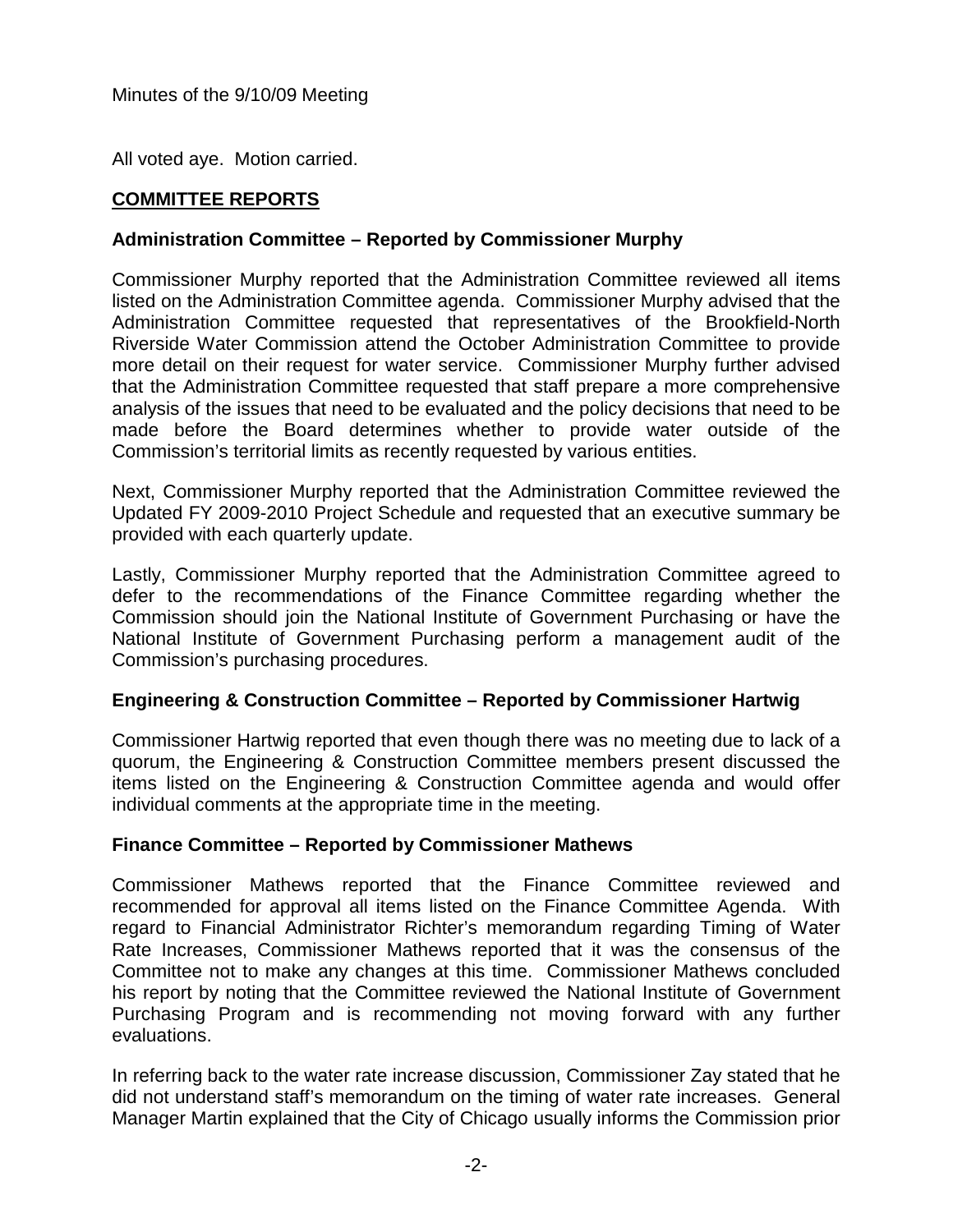to January 1 whether or not there will be a water rate increase and should that happen, the Commission adjusts its water rates accordingly to cover the lost cost during the 3 month interim (January – April) until the Commission's own water rate increase goes into effect.

### **CHAIRMAN'S REPORT**

Chairman Rathje reminded the Board of two upcoming events: (1) the Water Conservation breakfast being held on Tuesday, November 17<sup>th</sup> at BoBak's Signature Room and; (2) the Commissioner's Holiday party being held on Friday, December 18<sup>th</sup> at the Club House and encouraged all Commissioners to attend both events.

# **MAJORITY OMNIBUS VOTE AGENDA**

None

# **SUPER/SPECIAL MAJORITY OMNIBUS VOTE AGENDA**

Commissioner Chaplin requested that Resolution No. R-52-09 be removed from the Super/Special Majority Omnibus Vote Agenda for separate consideration. Commissioner Zay requested that Resolution No. R-53-09 be removed from the Super/Special Majority Omnibus Vote Agenda for separate consideration. Commissioner Bennington requested that Resolution No. R-49-09 be removed from the Super/Special Majority Omnibus Vote Agenda for separate consideration.

In an effort to keep all items listed on the Super/Special Majority Omnibus Vote Agenda as a single group and not remove each Resolution for separate consideration, Commissioner Hartwig suggested that staff address the Board's concerns regarding the various resolutions for more clarification.

With respect to Resolution No. R-49-09, Commissioner Bennington advised that one of the vendors mentioned provides services to Commissioner Bennington's law firm and Commissioner Bennington asked whether that would constitute a conflict. Staff Attorney Crowley advised that unless Commissioner Bennington's law firm compensation or affiliation was somehow dependent upon whether the vendor obtained a contract with the Commission, there was no conflict. Commissioner Bennington then withdrew his request that Resolution No. R-49-09 be removed from the Super/Special Majority Omnibus Vote Agenda for separate consideration.

With regard to Resolution No. R-50-09, Commissioner Hartwig noted that members of the Engineering & Construction Committee were growing frustrated with the fact that sealed bids were received yet requests for additional expenses seems to be ongoing and asked staff to explain. Facilities Construction Supervisor Bostick explained these changes were due to the extended review by the City of Chicago's Department of Buildings (DOB), Office of Underground Coordination (OUC) and Department of Environment (DOE), and the additional work requested by DOE and the Chicago Transit Authority (CTA) in order to receive DOB permit approval. Facilities Construction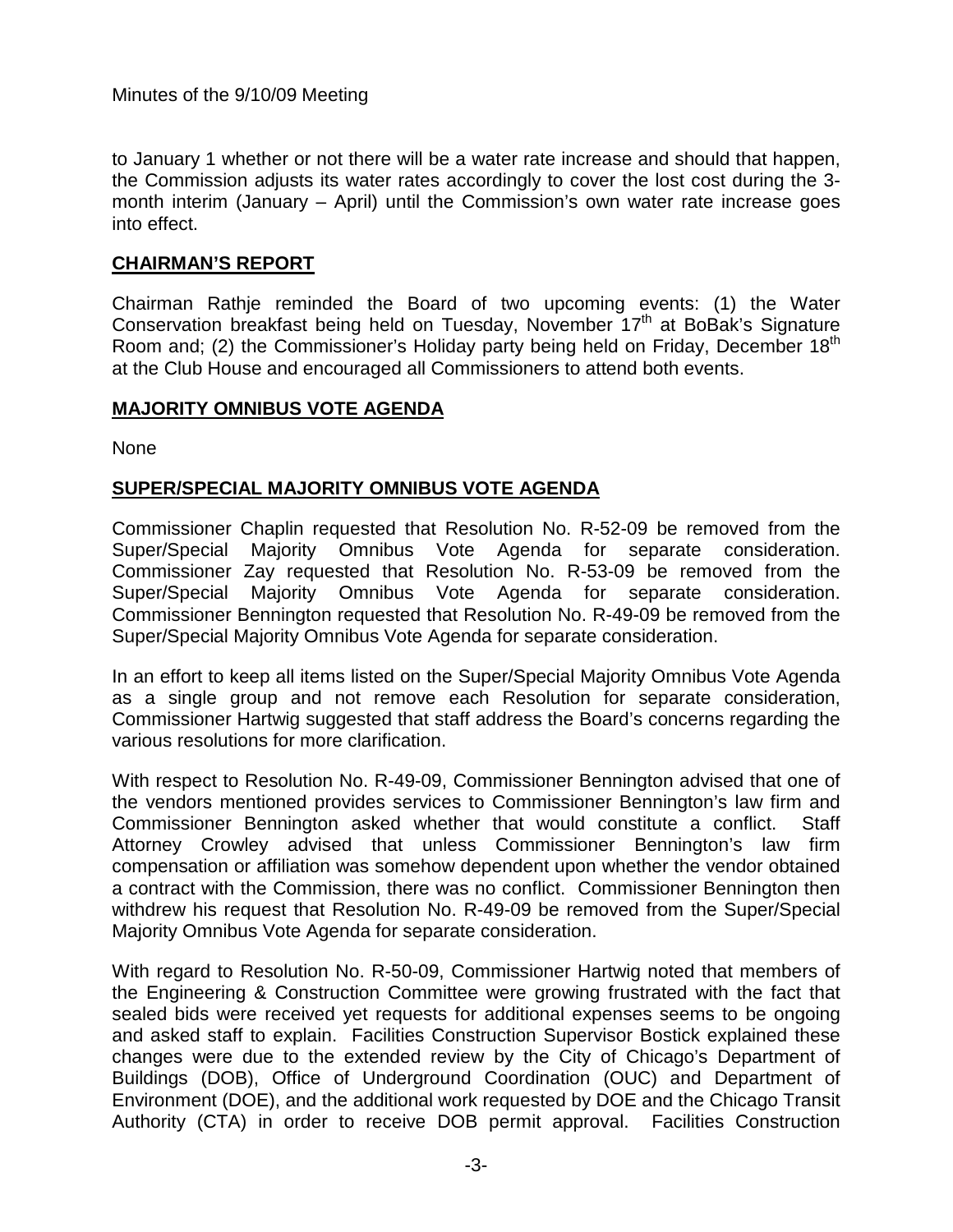Supervisor Bostick added that even though the Engineers contacted all of these agencies during design, and submitted, and revised and resubmitted, preliminary design drawings when requested by an agency, it was not until Contract PSC-4/08 had been bid, awarded, and the PSC-4 Contractor made application to DOB that these agencies performed an official review of the project. Facilities Construction Supervisor Bostick then highlighted the two most significant changes. Facilities Construction Supervisor Bostick noted that despite acceptable results from the engineering analysis of the possible impacts of the new buildings on the CTA's adjacent property and facilities, the CTA insisted that both building foundations be placed on caissons in order to resolve their concerns, which was a condition to receiving DOB permit approval. Similarly, in order to resolve DOE concerns, which was also a condition to receiving DOB permit approval, Facilities Construction Supervisor Bostick advised that the DOE insisted that the underground fuel storage tanks be relocated, causing other design changes, because a portion of one tank was above and in the same vertical plane as an existing 60" storm sewer even though the Commission agreed to line the sewer to prevent infiltration.

Commissioner Hartwig asked whether Resolution No. R-50-09 included the last of the changes required in connection with DOB permit approval and whether, by acceding to the CTA's request, the Commission would be relieved of liability. Facilities Construction Supervisor Bostick answered both questions in the negative. General Manager Martin added that staff had multiple discussions with the Chicago Transit Authority Permit Department and it wasn't until after the bid and award of the contract that they came forward with a list of additional requirements.

With regard to Resolution No. R-51-09, Facilities Construction Supervisor Bostick explained that the cost increase under the Engineers contract was needed to account for the significant, unanticipated excess engineering assistance required in the DOB permit application process, including satisfying the requests and preferences of various agencies and reviewing authorities, and to account for the additional technical observation and construction engineering services that will be required due to the associated delays in project completion and the extra work added during the permit review process. General Manager Martin added that the Engineers agreed to eliminate any profit from their requested increase.

With regard to Resolution R-52-09 and not awarding the contract to the low bidder due to incomplete documentation, Commissioner Chaplin noted that reconsideration of the low bidder should be revisited considering taxpayer money is being used to fund the project. Staff Attorney Crowley advised that because courts have found material bid bond deficiencies to be mandatory causes for rejection, staff recommended that the proposals of the two low dollar bidders be rejected as unresponsive.

After Commissioner Elliott confirmed with the Staff Attorney that in the bidding documents the Commission reserved the right to reject all bids received, Commissioner Elliott suggested that it might be in the best interests of the Commission, strictly from a cost standpoint, to reject all bids received and rebid the project. General Manager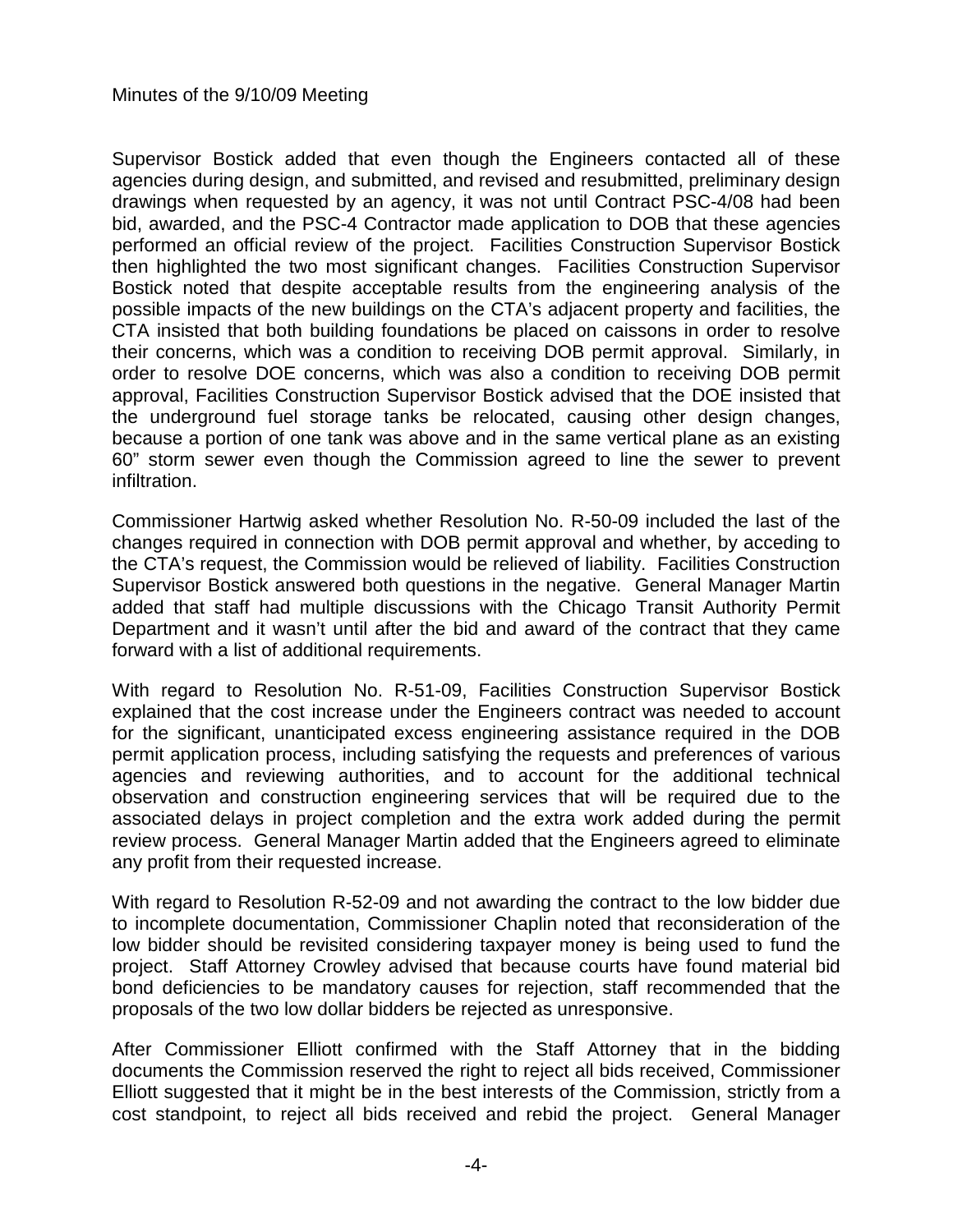Martin stated that the Board certainly has the option to reject all bids and rebid the project, but noted that the County of DuPage, who is paying for the project, agreed with the award of the contract as recommended by staff and that if the Board directs staff to rebid the project, it will delay the project by several months and the County has previously expressed its desire that the project proceed as expeditiously as possible.

Commissioner Zay noted that fatal flaws happen in bids all the time and urged the Board to move forward with the lowest responsive bidder that submitted all necessary documentation. Commissioner Zay further noted that when you try to ignore incomplete documentation, it acts as a domino effect which would then open the Commission up to potential lawsuits from those that submitted all the necessary documentation correctly. Commissioner Mathews agreed with Commissioner Zay and urged the Board to move forward with staff's recommendation.

With regard to Resolution No. R-53-09, Commissioner Zay expressed concern that the Commission's engineering work was being concentrated in a single firm. General Manager Martin advised that the Commission has entered into agreements with several different engineering firms and that the work is fairly evenly allocated depending upon specialties and prior experience with related Commission projects. After Commissioner Zay requested that the original Master Contract (May 14, 2004) with AECOM USA, Inc., formerly known as Consoer Townsend Envirodyne Engineers, Inc., be updated, Commissioner Zay withdrew his request that Resolution No. R-53-09 be removed from the Super/Special Majority Omnibus Vote Agenda for separate consideration.

Commissioner Bennington asked Staff Attorney Crowley to explain why the various change order and amendment resolutions contain Board findings concerning the legitimacy of the changes involved. Staff Attorney Crowley advised that those written findings were required by Article 33E of the Illinois Criminal Code before changes are made to a public contract that increase or decrease the contract price by \$10,000 or more or the time of completion by 30 days or more.

There being no further discussion, Commissioner Hartwig moved to adopt the items listed on the revised Super/Special Majority Omnibus Vote Agenda in a single group pursuant to the Omnibus Vote Procedures. Seconded by Commissioner Zay and unanimously approved by a Roll Call Vote:

### **Super/Special Majority Omnibus Vote**

Ayes: T. Bennington, E. Chaplin, T. Elliott, L. Hartwig, G. Mathews, W. Murphy, A. Poole, F. Saverino, J. Zay, D. Zeilenga, and L. Rathje

Nays: None

- Absent: W. Maio and W. Mueller
- Item 1: Resolution No. R-49-09: A Resolution Approving and Authorizing the Execution of a Second Amendment to the Contract for Document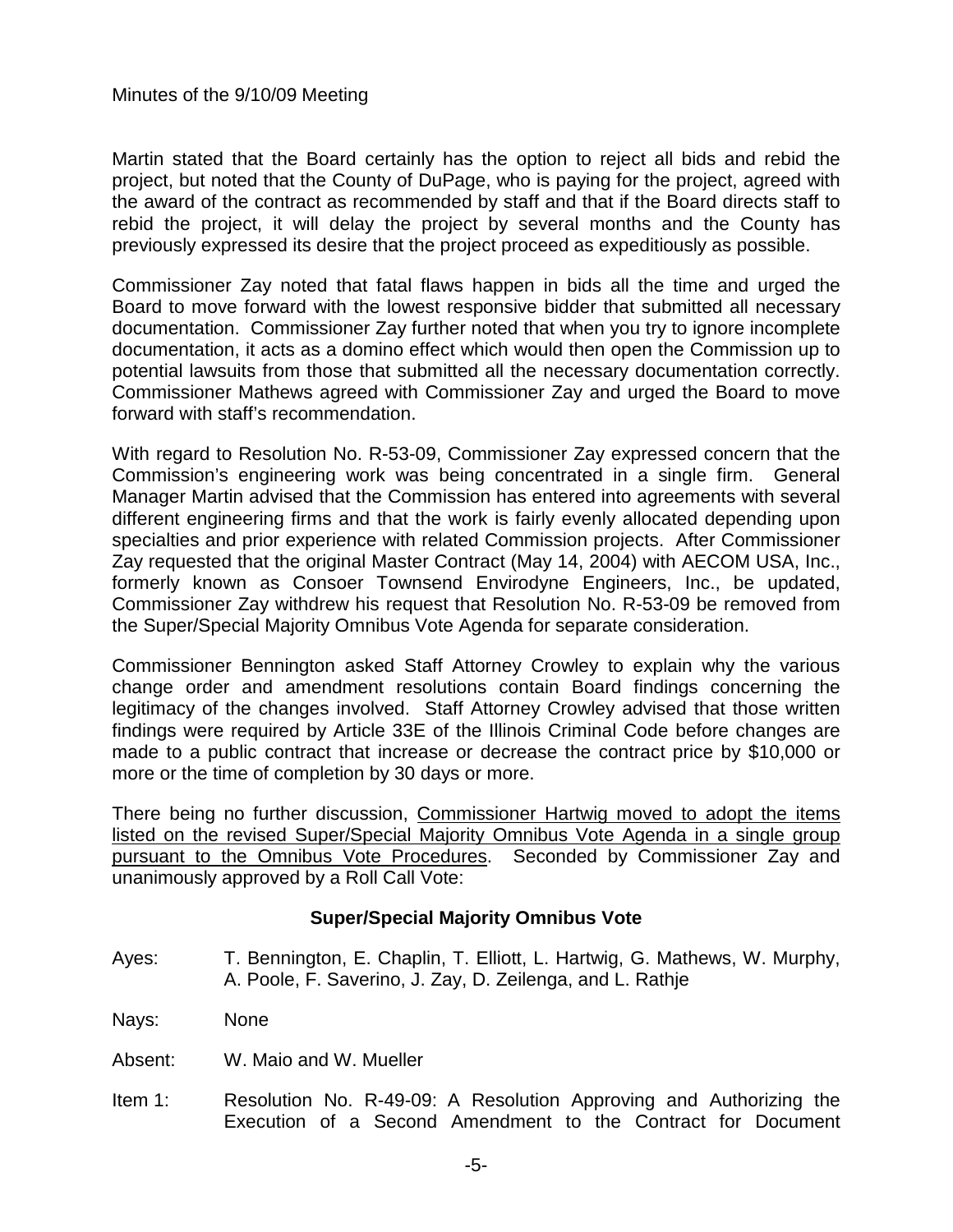Management System Consulting Services—"Super/Special Majority Omnibus Vote"

- Item 2: Resolution No. R-50-09: A Resolution Approving and Ratifying Certain Contract Change Orders at the September 10, 2009, DuPage Water Commission Meeting—"Super/Special Majority Omnibus Vote"
- Item 3: Resolution No. R-51-09: A Resolution Approving a Third Amendment to Task Order No. 5 under the Master Contract with Greeley and Hansen LLC—"Super/Special Majority Omnibus Vote"
- Item 4: Resolution No. R-53-09: A Resolution Approving and Ratifying Certain Task Orders under a Master Contract with AECOM USA, Inc. at the September 10, 2009, DuPage Water Commission—"Super/Special Majority Omnibus Vote"

Commissioner Hartwig moved to adopt Resolution No. R-52-09: A Resolution Awarding a Contract for the Construction of DuPage County Meter/Pressure Adjusting Stations 9A and 9B (Contract MS-18/09). Seconded by Commissioner Saverino and approved by a Roll Call Vote:

- Ayes: T. Bennington, L. Hartwig, G. Mathews, W. Murphy, A. Poole, F. Saverino, J. Zay, D. Zeilenga, and L. Rathje
- Nays: E. Chaplin and T. Elliott

Absent: W. Maio and W. Mueller

### **OLD BUSINESS**

Commissioner Hartwig thanked staff for providing the order of events relating to the relocation of the South Transmission Main at 75<sup>th</sup> and Washington Streets in the City of Naperville. Commissioner Hartwig suggested sharing the same order of events with the City of Naperville and County of DuPage to see if they are in agreement with the facts as stated, as well as asking for an answer to the often asked but unanswered questioned as to why the underpass ramp was not aligned to more closely tie up with the existing bike path to avoid a conflict with the Commission's watermain.

Commissioner Zay noted that he had asked staff members at the County of DuPage to update the County's costs relating to the joint  $75<sup>th</sup>$  and Washington Street project which will then be forwarded to the Board for review.

### **NEW BUSINESS**

Commissioner Bennington moved to approve and accept the Commonwealth Edison Customer Work Agreement Memorandum dated August 12, 2009 and remit the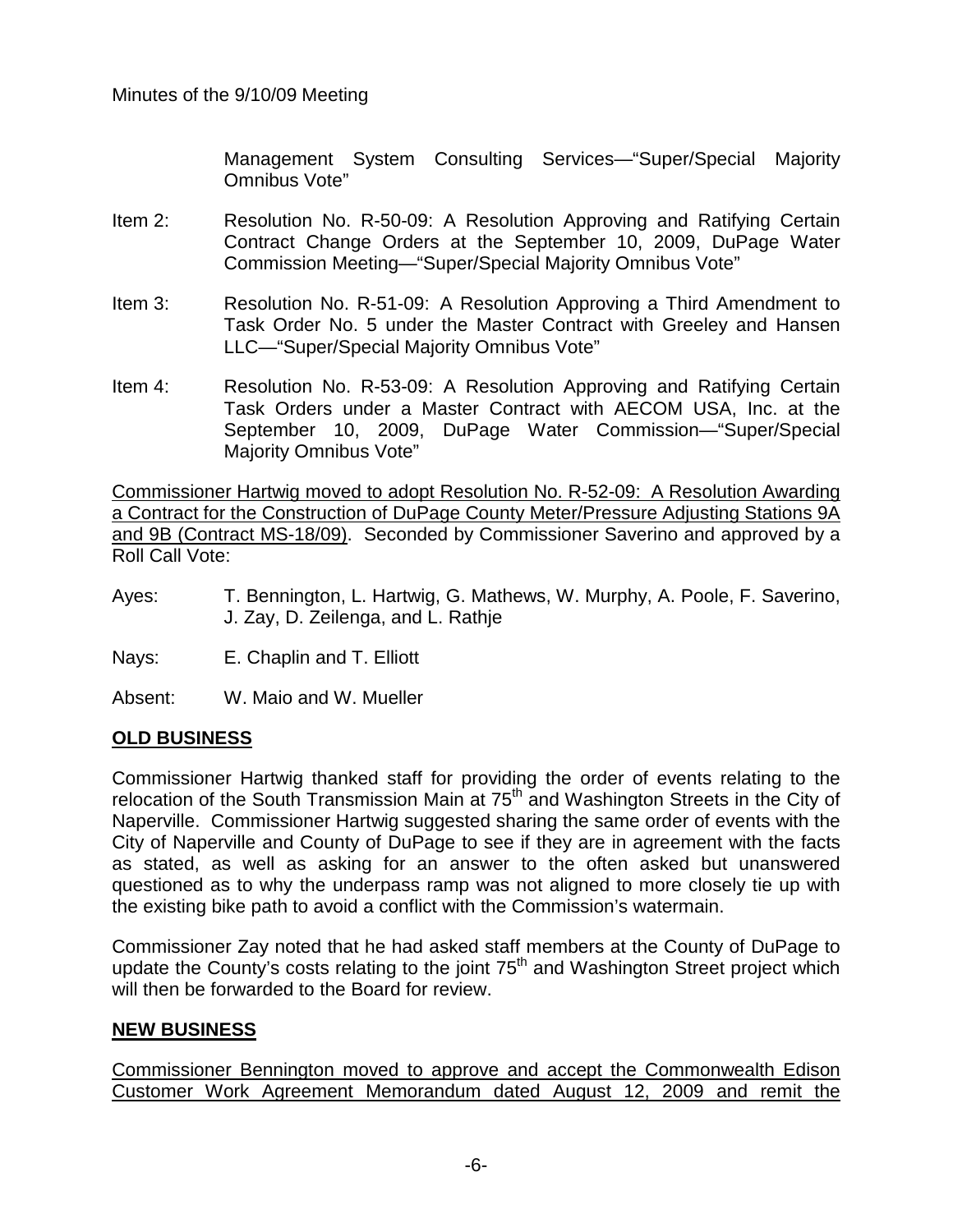requested construction deposit payment in the amount of \$477,000.00. Seconded by Commissioner Elliott and unanimously approved by a Roll Call Vote:

- Ayes: T. Bennington, E. Chaplin, T. Elliott, L. Hartwig, G. Mathews, W. Murphy, A. Poole, F. Saverino, J. Zay, D. Zeilenga, and L. Rathje
- Nays: None

Absent: W. Maio and W. Mueller

Commissioner Zay moved to authorize the General Manager to execute a Nicor Customer Work Agreement for W.O. 118858/318858 and remit a pre-construction payment in an amount not to exceed \$75,000.00. Seconded by Commissioner Bennington and unanimously approved by a Roll Call Vote:

Ayes: T. Bennington, E. Chaplin, T. Elliott, L. Hartwig, G. Mathews, W. Murphy, A. Poole, F. Saverino, J. Zay, D. Zeilenga, and L. Rathje

Nays: None

Absent: W. Maio and W. Mueller

# **ACCOUNTS PAYABLE**

Commissioner Elliott moved to approve the Accounts Payable in the amount of \$28,811.18 subject to submission of all contractually required documentation. Seconded by Commissioner Mathews and unanimously approved by a Roll Call Vote:

Ayes: T. Bennington, E. Chaplin, T. Elliott, L. Hartwig, G. Mathews, W. Murphy, A. Poole, F. Saverino, J. Zay, D. Zeilenga, and L. Rathje

Nays: None

Absent: W. Maio and W. Mueller

### **EXECUTIVE SESSION**

Commissioner Murphy moved to go into Executive Session to discuss matters related to personnel pursuant to 5 ILCS 120/2(c)(1) and (2). Seconded by Commissioner Zay and unanimously approved by a Roll Call Vote:

Ayes: T. Bennington, E. Chaplin, T. Elliott, L. Hartwig, G. Mathews, W. Murphy, A. Poole, F. Saverino, J. Zay, D. Zeilenga, and L. Rathje

Nays: None

Absent: W. Maio and W. Mueller